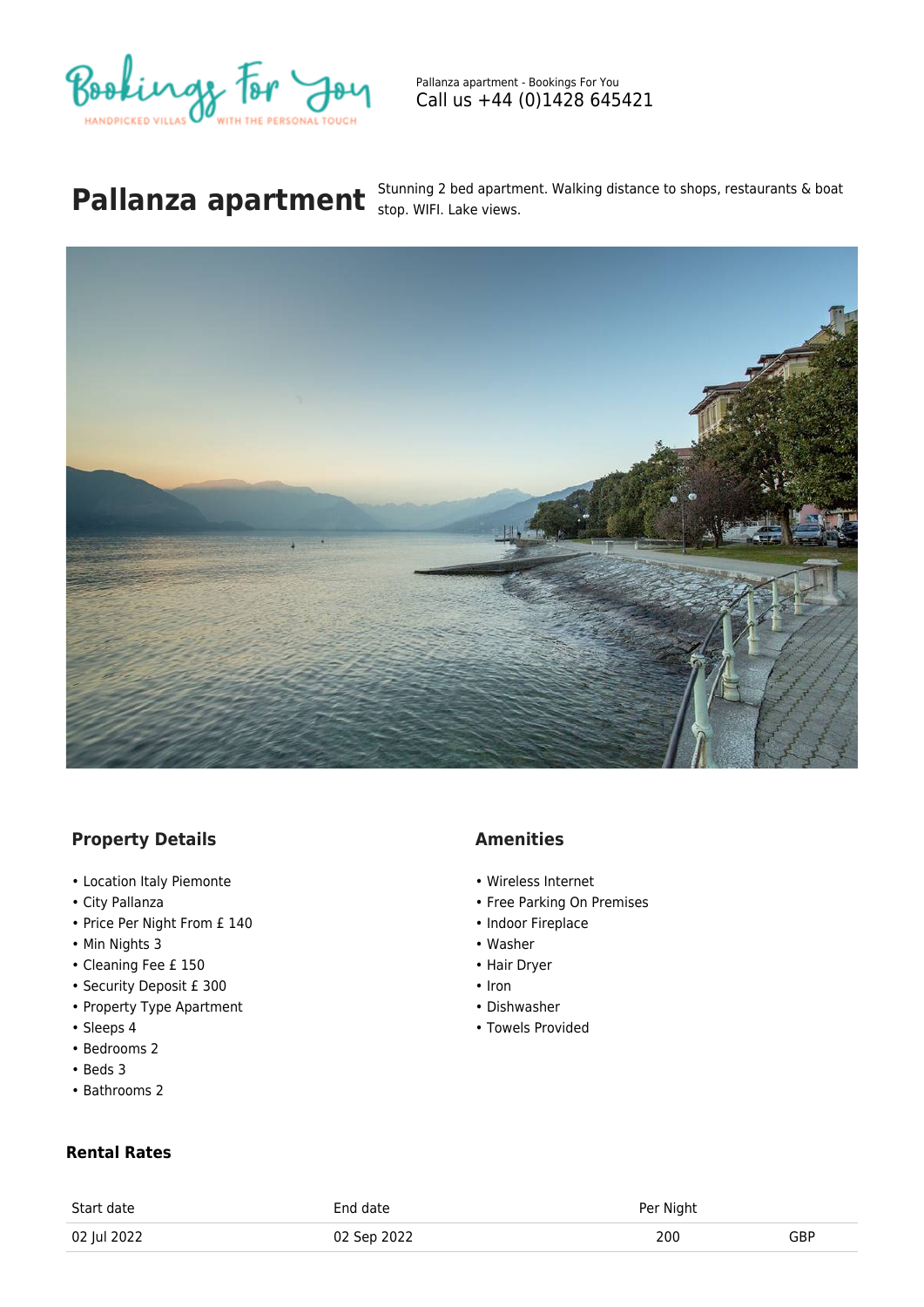| 03 Sep 2022 | 30 Sep 2022 | 175 | GBP |
|-------------|-------------|-----|-----|
| 01 Oct 2022 | 28 Oct 2022 | 160 | GBP |
| 29 Oct 2022 | 16 Dec 2022 | 140 | GBP |
| 17 Dec 2022 | 06 Jan 2023 | 200 | GBP |

This is a stunning 2 bedroom apartment in Pallanza. Situated on the lakeside, it's within walking distance of shops, restaurants and bars. There is a public swimming pool and tennis courts within walking distance, whilst the boat stop is also situated opposite the apartment, making it extremely convenient for guests to use the apartment to visit all the other towns and villages on the lake.

The property is situated on the second floor of this beautiful, immaculately presented pallazzo. With no apartments above, guests can be sure to enjoy a quiet and peaceful stay. Inside, there are 2 bedrooms, 2 bathrooms, an open plan living and dining area, kitchen and laundry room. The apartment has a modern feel but cleverly fuses original features of the building with more contemporary design. The master bedroom is a stunning room with iron 4 poster bed, beautiful linen curtains, fitted wardrobes and linen dressing screen. The room has a continental feel with beautiful shades of cream and duck egg blue. There is a TV in this room. An ensuite bathroom has bath with handheld shower, sink, bidet and toilet. The second bedroom has 2 single beds and is just as beautifully furnished. Each bed has a beautiful linen bedspread and both windows are dressed with stunning fabric curtains. Again, there are plenty of fitted wardrobes as well as a chest of drawers. This bedroom has an adjacent bathroom with corner shower unit, bidet, sink and toilet. The living room is a lovely room with 2 white sofas arranged around a central coffee table. There is a feature fireplace in the room, adding real warmth and character. Six linen dining chairs are arranged around a dining table. Full length windows let in plenty of light and allow guests can enjoy the wonderful views across the lake. Adjacent to this room is a kitchen. This has a small table seating two. It is well equipped with Bosch fridge / freezer, microwave, oven and gas stove with 4 gas burners as well as a separate fish burner. If you like open plan living, sliding doors allow you to open up this room so that it feels part of the living and dining area. Again, this room enjoys views of the lake. There is a garage available for those who do have a car. However, it is not necessary to have a car whilst staying here.

Situated on the lakeside, the apartment is within walking distance of shops, restaurants and bars. There is also a swimming pool and tennis courts within walking distance. The boat stop is also situated opposite the apartment, making it extremely convenient for guests to use the apartment to visit all the other towns and villages on the lake. Please note that keys are normally collected from the property manager office in Lesa. Therefore, please let us know if you are coming by public transport so that we can make alternative arrangements to meet you.

## **Useful to Know**

This is a great option for anyone that doesn't want to spend time in the car during their stay. There are a wealth of restaurants and shops within walking distance and having the boat practically on the doorstep is a real bonus!